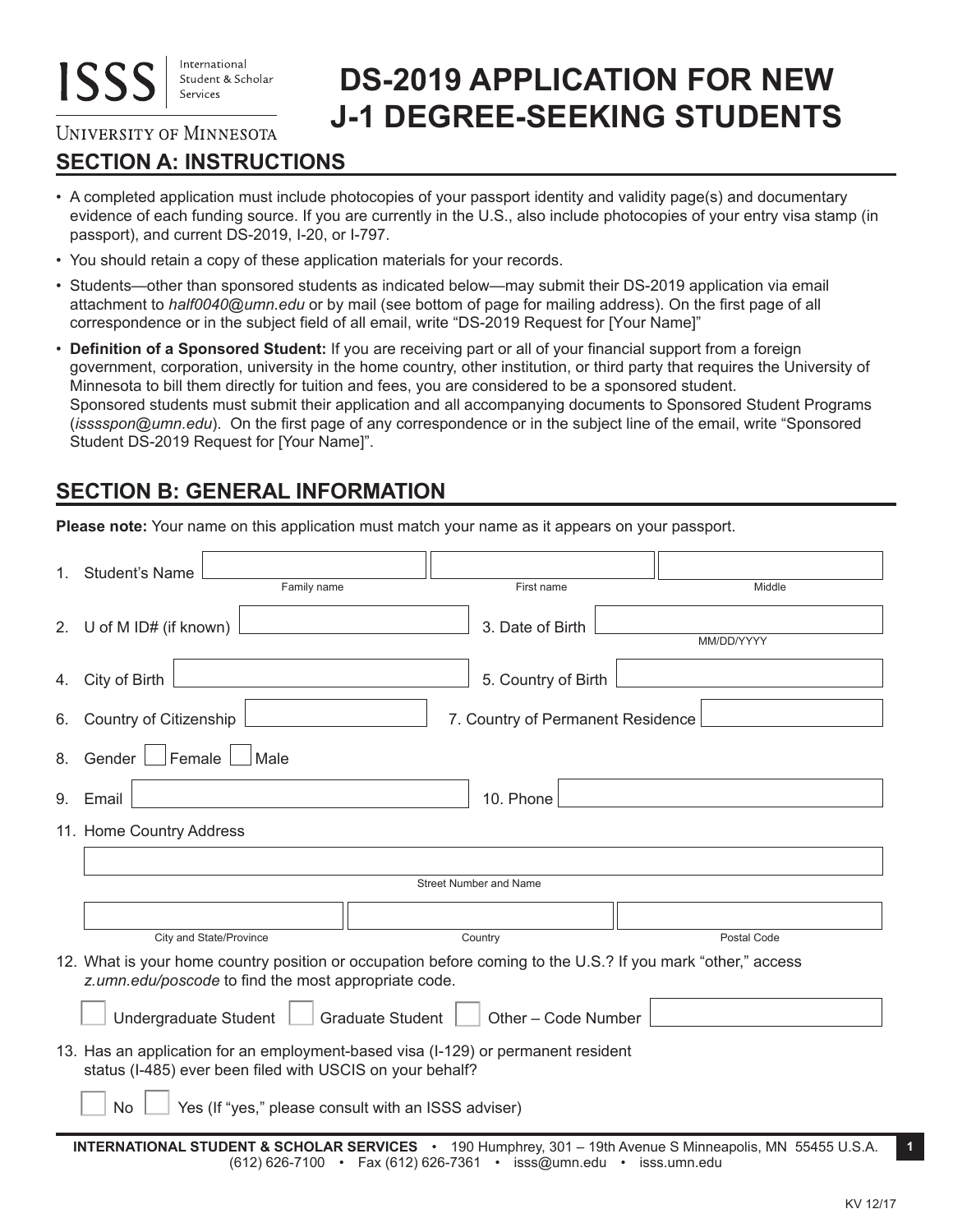### **SECTION C: APPLICANT'S CURRENT LOCATION AND VISA STATUS**

| 14. Is the applicant currently in the U.S.? |  |
|---------------------------------------------|--|
|---------------------------------------------|--|

No. Go to Item 22, but please note:

ISSS assumes that you will use this DS-2019 to enter the U.S. If this isn't the case, email Julie Halfen at half0040@umn.edu (or Gabriele Schmiegel at schm0535@umn.edu for sponsored students) to discuss.

Yes. Go to Item 15.

|  |  | 15. Which of the following accurately describes the applicant's current visa status? |
|--|--|--------------------------------------------------------------------------------------|
|--|--|--------------------------------------------------------------------------------------|

In the U.S. with a visa status other than J-1. The applicant's current visa status is

A current J-1 student who will reenter the U.S. with a UMN DS-2019 to begin a new program.

A J-1 visa holder not currently in the J-1 student category.

A current J-1 student requesting transfer to the UMN J-1 student program.

Other:

16. If the applicant is currently in the U.S., a plan to be added to the UMN J-1 student program must be discussed with an ISSS adviser before the DS-2019 will be produced.

Name of the ISSS adviser contacted

### **SECTION D: CURRENT J-1 STUDENTS TRANSFERRING TO UMN J-1 STUDENT PROGRAM**

Information about the UMN's J-1 student transfer process is at *z.umn.edu/jsttransfer*.

| 17. Name of Current Institution                                      | 18. Current Institution's J-1 Program Code P-         |  |  |  |
|----------------------------------------------------------------------|-------------------------------------------------------|--|--|--|
| 19. Name of Current J-1 Program Responsible Officer                  |                                                       |  |  |  |
| 20. Responsible Officer's Phone                                      | 21. Responsible Officer's Email                       |  |  |  |
| <b>SECTION E: APPLICANT'S UMN PROGRAM OF STUDY INFORMATION</b>       |                                                       |  |  |  |
| Bachelor's Degree<br>22. UMN Degree Program                          | Master's Degree<br><b>Doctoral Degree</b>             |  |  |  |
| 23. UMN Major                                                        | 24. Semester and Year of Admission                    |  |  |  |
| 25. Is your primary site of activity on the UMN, Twin Cities campus? |                                                       |  |  |  |
| Yes. Go to Item 27.<br>No. Go to Item 26.                            |                                                       |  |  |  |
| 26. UMN Site of Activity Name                                        |                                                       |  |  |  |
| <b>UMN Site Activity Address</b>                                     | Room Number and Building Name, Street Number and Name |  |  |  |
|                                                                      |                                                       |  |  |  |
| City, State, and Zip Code                                            |                                                       |  |  |  |

**INTERNATIONAL STUDENT & SCHOLAR SERVICES** • 190 Humphrey, 301 – 19th Avenue S Minneapolis, MN 55455 U.S.A. **2** (612) 626-7100 • Fax (612) 626-7361 • isss@umn.edu • isss.umn.edu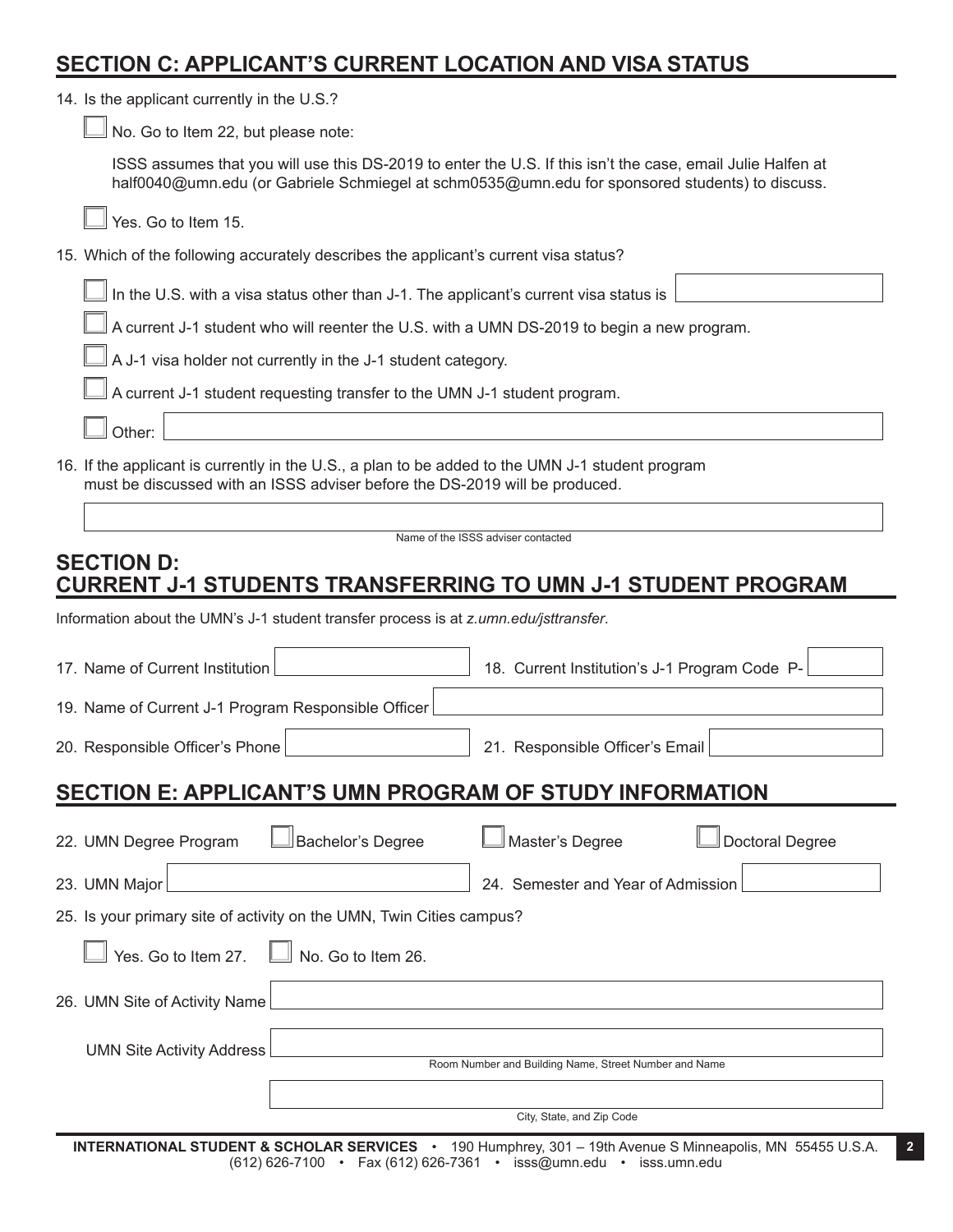### **SECTION F: J-2 DEPENDENT INFORMATION**

J-2 dependents may be the J-1 student's spouse and/or child(ren) under 21 years of age. Do not include family members who are U.S. citizens or were born in the U.S. They should use a U.S. passport to enter the U.S. J-2 dependents may not enter the U.S. before the J-1 student's initial entry.

**27. During initial entry as a J-1 student, will you be accompanied by dependents that enter the U.S. with a J-2 visa?**

No. Go to Item 28.

Yes. **Complete information below for each dependent. For more than 3 dependents, use a copy of this page.**

#### **DEPENDENT 1**

| Name                            |                                            |
|---------------------------------|--------------------------------------------|
| Family name                     | First name<br>Middle                       |
| UMN ID# (if known)              | <b>Birthdate</b><br>MM/DD/YYYY             |
| City and Country of Birth       |                                            |
| Country of Citizenship          | Country of Permanent Residence:            |
| Male<br>Gender<br>Female        | Spouse Local Child<br>Relationship         |
| <b>DEPENDENT 2</b>              |                                            |
| Name<br>Family name             | First name<br>Middle                       |
| UMN ID# (if known)              | <b>Birthdate</b><br>MM/DD/YYYY             |
| City and Country of Birth       |                                            |
| Country of Citizenship          | <b>Country of Permanent Residence:</b>     |
| Male<br>Gender<br>Female        | Spouse<br>Relationship<br>Child            |
| <b>DEPENDENT 3</b>              |                                            |
| Name<br>Family name             | First name<br>Middle                       |
| UMN ID# (if known)              | <b>Birthdate</b><br>MM/DD/YYYY             |
| City and Country of Birth       |                                            |
| Country of Citizenship          | Country of Permanent Residence:            |
| Male $\Box$<br>Female<br>Gender | $\Box$ Spouse $\Box$ Child<br>Relationship |

**INTERNATIONAL STUDENT & SCHOLAR SERVICES** • 190 Humphrey, 301 – 19th Avenue S Minneapolis, MN 55455 U.S.A. **3** (612) 626-7100 • Fax (612) 626-7361 • isss@umn.edu • isss.umn.edu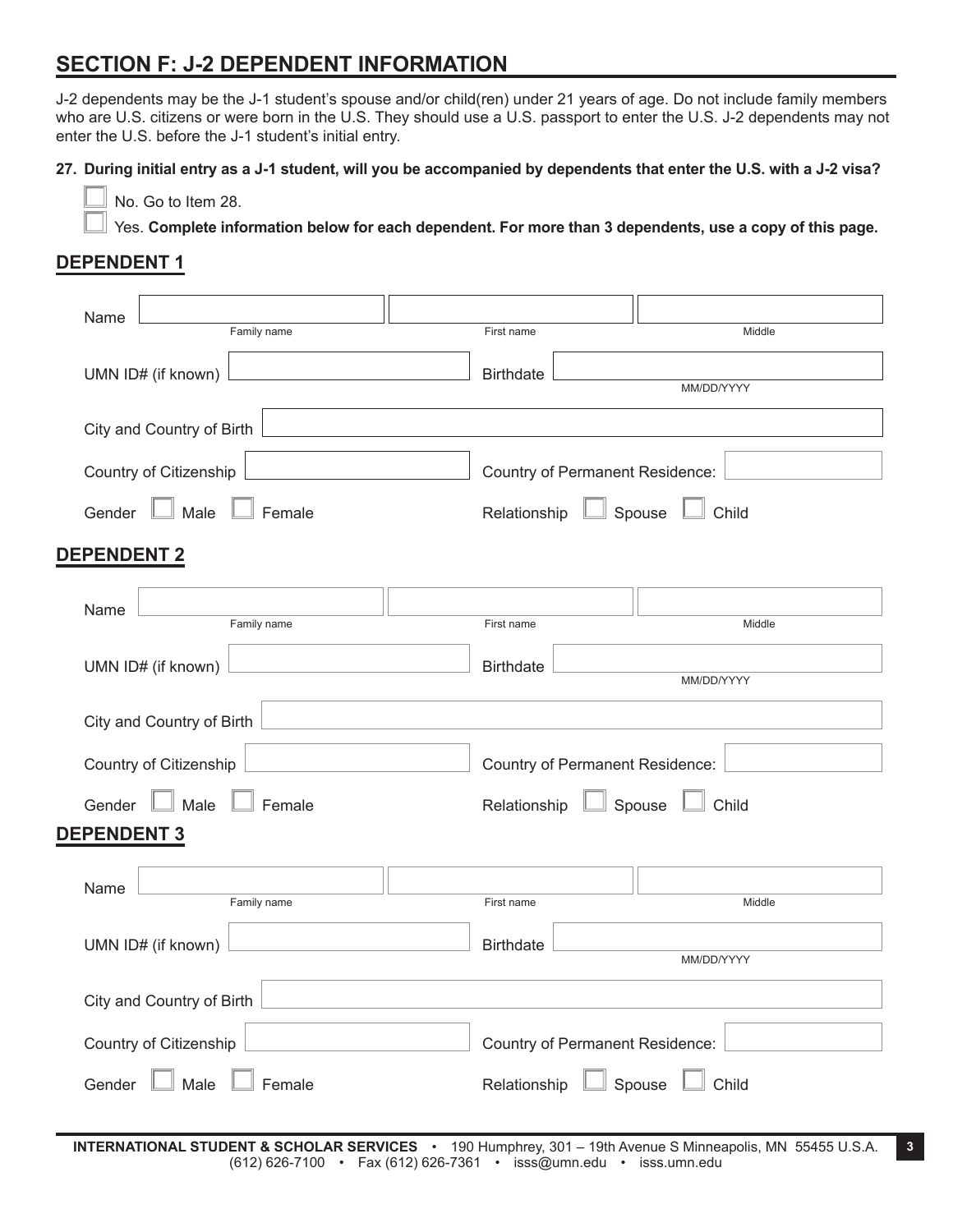# **SECTION G: ESTIMATED EXPENSES FOR THE DURATION OF THE APPLICANT'S DS-2019**

If you are completing this application, some of the fields will be prefilled with the minimum required amounts. You can change these amounts, if necessary. Please note that the education expenses are calculated per semester while the living and dependent expenses are per month.

#### *A. ASSISTANTSHIP*

| 28. Percentage time (e.g. 25%)                                                                                                                                                                                                                                                                                                                       |                                                                     |                         | %              |
|------------------------------------------------------------------------------------------------------------------------------------------------------------------------------------------------------------------------------------------------------------------------------------------------------------------------------------------------------|---------------------------------------------------------------------|-------------------------|----------------|
| 29. Multiple Item 28 by 2<br>(for example, 25% x 2=50%)                                                                                                                                                                                                                                                                                              | 2x                                                                  | Item <sub>28</sub>      | $0\, _{\%}$    |
| 30. Subtract Item 29 from 100<br>(for example, 100% - 50% = 50%)                                                                                                                                                                                                                                                                                     | $100 -$                                                             | 0<br>Item 29            | 100% $ _{\%}$  |
| 31. Cost of tuition per semester (See Page 7)                                                                                                                                                                                                                                                                                                        |                                                                     | \$                      |                |
| <b>32. YOUR COST OF TUITION PER</b><br><b>SEMESTER WITH ASSISTANTSHIP</b>                                                                                                                                                                                                                                                                            | 100%<br>% X \$<br>Item 30                                           | $=$ \$<br>Item 31       | 0              |
| B. EDUCATIONAL EXPENSES (SEE PAGE 7 FOR TUITION RATES)                                                                                                                                                                                                                                                                                               |                                                                     |                         |                |
| 33. TUITION                                                                                                                                                                                                                                                                                                                                          | 0<br>S<br>Item 32                                                   | semester(s) = $$$       | 0              |
| 34. INSURANCE<br>Cost of insurance per semester<br>(\$2,254 or \$231 for students with 50% assistantship)                                                                                                                                                                                                                                            | X<br>\$                                                             | semester(s) = $$$       | 0              |
| 35. BOOKS, SUPPLIES & FEES<br>Estimated cost per semester (\$2,000-3,500)<br>36. SUMMER TUITION, FEES, BOOKS,<br>AND INSURANCE (IF APPLICABLE)                                                                                                                                                                                                       | \$<br>X                                                             | semester(s) = $$$<br>\$ | 0              |
| <b>37. TOTAL EDUCATION</b>                                                                                                                                                                                                                                                                                                                           | Add Items 33 through 36 for total<br>estimated educational expenses | \$                      | 0              |
| <b>C. LIVING EXPENSES</b>                                                                                                                                                                                                                                                                                                                            |                                                                     |                         |                |
| This is an estimate of the living expenses for the J-1 applicant only. Dependent expenses are calculated below. If<br>receiving free room and board from a sponsor, the applicant should indicate here the cost that the sponsor will incurs<br>on the applicant's behalf and indicate the sponsor as a source of funding for that amount on page 5. |                                                                     |                         |                |
| <b>38. TOTAL LIVING</b><br>Minimum of \$1,231 per month                                                                                                                                                                                                                                                                                              | \$<br>X                                                             | months $=$ \$           | 0              |
| C. DEPENDENT EXPENSES (IF APPLICABLE)                                                                                                                                                                                                                                                                                                                |                                                                     |                         |                |
| This is an estimate of the expenses—including health insurance—for J-2 dependents. On page 5 the applicant must<br>indicate the source and amount of funding to cover J-2 dependent expenses for the duration of the applicant's DS-<br>2019. Indicate below the appropriate number of J-2 dependents and corresponding expenses.                    |                                                                     |                         |                |
| 1 Dependent<br>\$691 per month                                                                                                                                                                                                                                                                                                                       | 4 Dependents                                                        | $$1,425$ per month      |                |
| 2 Dependents<br>\$971 per month                                                                                                                                                                                                                                                                                                                      | 5 Dependents                                                        | \$1,647 per month       |                |
| 3 Dependents<br>\$1,196 per month                                                                                                                                                                                                                                                                                                                    |                                                                     |                         |                |
| <b>39. TOTAL DEPENDENTS</b>                                                                                                                                                                                                                                                                                                                          | $\frac{1}{2}$<br>X<br>Amount selected above                         | months = $$$            | 0              |
| 40. TOTAL EXPENSES. Add the amounts in 37, 38, and 39 for total expenses                                                                                                                                                                                                                                                                             |                                                                     | $\mathcal{S}$           | $\overline{0}$ |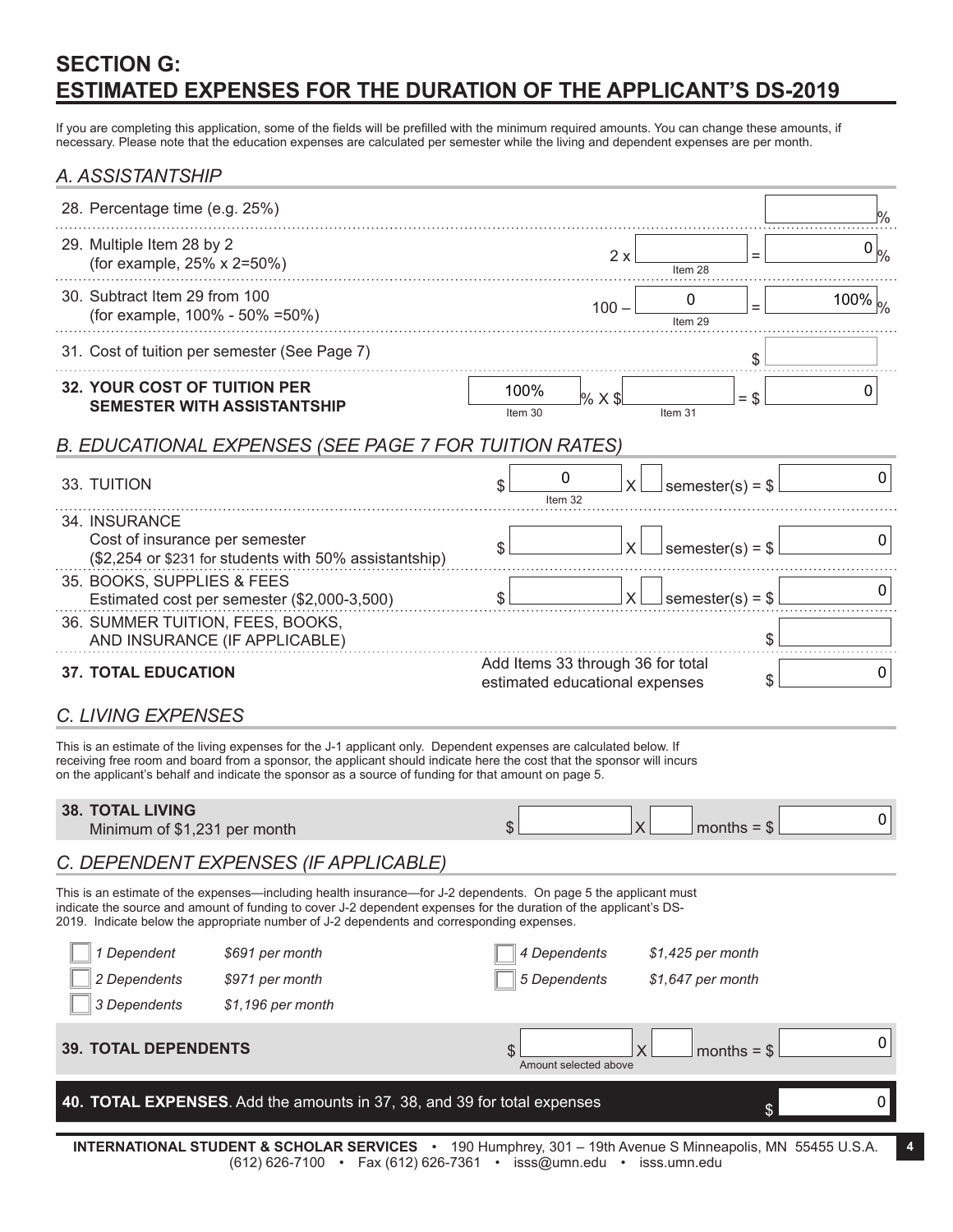### **SECTION H: SOURCES OF FUNDS**

 $\Box$ 

- Indicate source(s) of funding that—when totaled—are equal to or greater than total expenses on page 4. Evidence dated within 30 days of receipt of this application must be provided for each source of funding (for example, bank statement, employer letter, financial sponsorship letter, etc.).
- Income from J-2 employment may not be used as a source of funding.
- The applicant's gross assistantship income and tuition benefit might be subject to taxes. The net income, therefore, received by the applicant might be up to 30% less than the gross income. For more information about assistantships and taxes, access z.umn.edu/grademployment.

41. Does the UMN funding come from the U.S. government specifically for the purpose of international educational exchange? (Does not include government grants given directly to the UMN for purposes other than exchange)

| <b>No</b><br>Yes                           |                                              |    |  |
|--------------------------------------------|----------------------------------------------|----|--|
| 42. UMN assistantship                      | [specify department]                         | \$ |  |
| 43. Other on-campus employment or Funding  | [specify source]                             | \$ |  |
| 44. U.S. government agency(s)              | [specify agency (e.g. Department of Energy)] | \$ |  |
| 45. International organization(s)          | [specify organization (e.g. UNESCO)]         | \$ |  |
| 46. Your home country government           | \$                                           |    |  |
| 47. Bi-national commission of your country |                                              | \$ |  |
| 48. All other organizations                | [specify source]                             | \$ |  |
| 49. Personal funds/savings                 |                                              | \$ |  |
| <b>49. TOTAL FUNDING</b>                   | Add Items 42 through 49 for total funding    | U  |  |

# **SECTION I: DS-2019 SHIPPING INFORMATION**

50. Are you a sponsored student (see page 1 for more information)?  $\Box$  No. Complete below.  $\Box$  Yes. Skip to 51.

New DS-2019s are prepared within 2 weeks after the completed application is received at ISSS. The applicant will be notified by email when the DS-2019 has been prepared. The DS-2019 is typically mailed using U.S. Postal Service (USPS) first class mail, and it usually 2 weeks for an applicant outside of North America to receive it. If you want the DS-2019 to be sent via FedEx or DHL, you must pay for the shipping. If you choose to use FedEx or DHL, and your DS-2019 has been prepared, you will receive an email from E-Ship Global to set up an account and pay for the shipping. Estimated FedEx and transit times and rates are at *FedEx.com* and *www.DHL.com*.

51. a. How do you want to receive your DS-2019?  $\Box$  Pick it up at ISSS  $\Box$  USPS  $\Box$  FedEx or DHL (I'll pay)

b. If you selected USPS, where do you want your DS-2019 to be sent?

| Street Number and Name  |         |             |  |
|-------------------------|---------|-------------|--|
|                         |         |             |  |
| City and State/Province | Country | Postal Code |  |

Phone Number